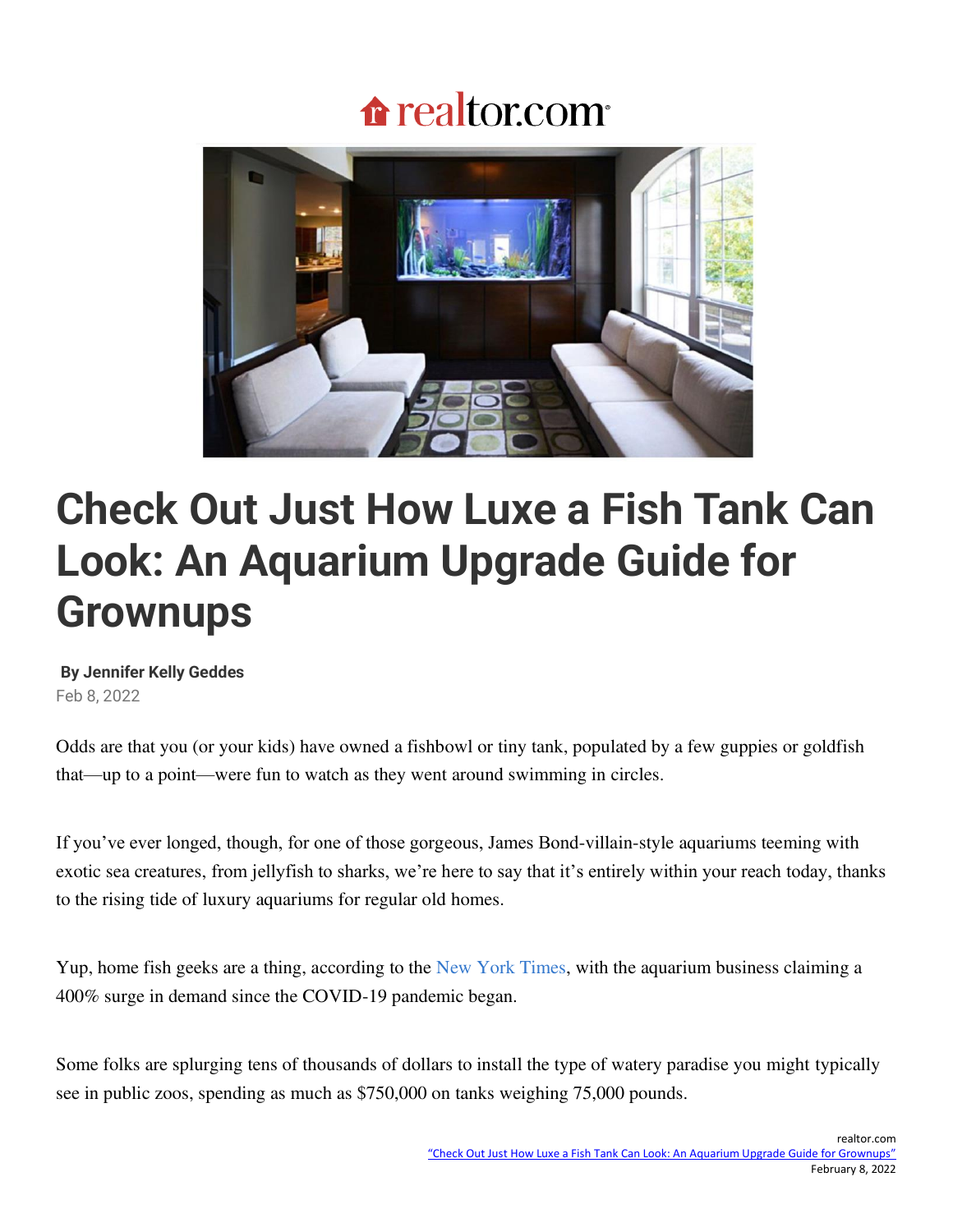But if you're thinking of diving into (or at least dipping a toe into) this trend, there are a few things you should know first. Here are a few factors to consider before you upgrade your fish tank, from amateur fun to a gorgeous centerpiece in your home.



## **How much does a fish tank cost?**

[Photo by Fiorentino Group Architects](https://www.houzz.com/professionals/architects-and-building-designers/fiorentino-group-architects-pfvwus-pf~185145486)

You can cheap out and get a modest freshwater tank for about \$200, says **Larry Liberstein**, owner of [Aquarius](https://aquariusaquariums.net/)  [Aquariums](https://aquariusaquariums.net/). However, if you're going for impact, you'll want one of the big boys, which means "a large reef aquarium that could easily cost more than \$10,000."

Don't forget the cost of the fish, some of which carry price tags in the hundreds of dollars.

Ordering a tank that's in stock is cheaper than having one custom-installed, of course, and the materials you pick can raise the price, too. (Glass may be more affordable than acrylic, particularly if you pick a stock dimension, but going the custom route has similar costs.)

Want to delve deeper? There's a glass choice, too—but it'll cost you.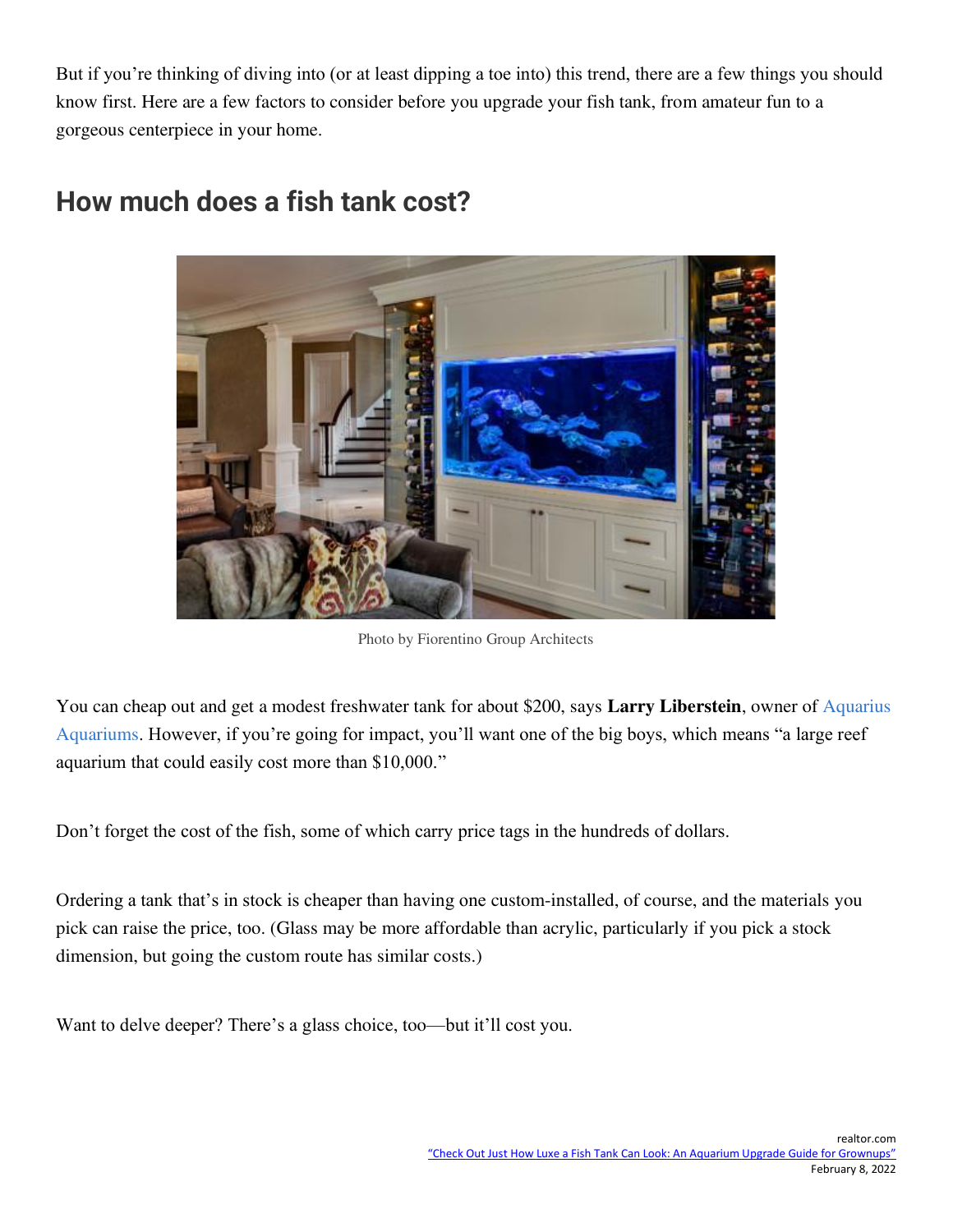"There's the price for standard glass, which is the material most tanks are made from, and then there are tanks made from low-iron glass, which has superior clarity but is at least double the cost," explains Liberstein.

**Mike Park**, retail manager at [Manhattan Aquariums](https://manhattanaquariums.com/), urges potential fish fans to "know your budget going into this process."

He says that when people see the floor model in his store and ask the price, their jaw drops.

"This is a labor of love, just like with any pet," he says.

#### **Where to put a fish tank**



[Photo by The Fish Gallery](https://www.houzz.com/professionals/furniture-and-accessories/the-fish-gallery-pfvwus-pf~377509816)

The first step a tank specialist will take is to view the space, says Park, who notes that some homes have already been set up for a tank, with the requisite water lines installed and appropriate flooring to hold the weight.

But in other instances, he says, "We work from the ground up, which means we have contractors come in to place water lines, drains, and electrical."

Water damage is possible as you embark on the fish business, so choose your tank location carefully, says **Matt O'Rourke**, president of [ZPLUMBERZ,](https://www.zplumberz.com/) a national plumbing, drain, and sewer repair franchise.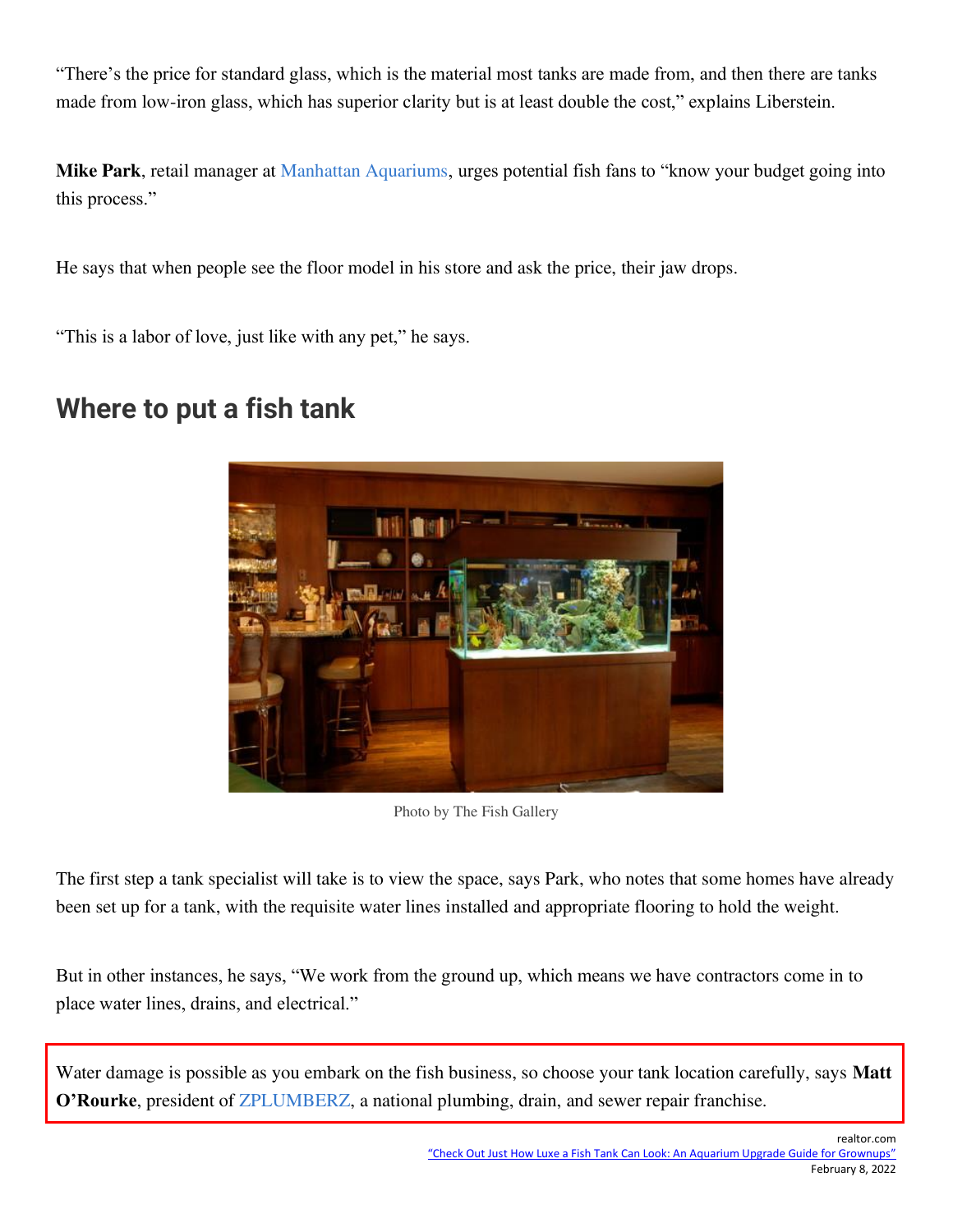"Protect your floor with a drain or drop pan, because if there's spillage, you want to be sure that water is directed away from creating property damage," he says.

O'Rourke estimates homeowners could spend up to \$1,500 on installation, depending on the difficulty of the plumbing work and the current location of the drains and water supply. He also notes that the volume of the water is another serious consideration.

"Water weighs 8.33 pounds per gallon," he says, "so the construction of the tank and the surrounding space needs to be able to support that additional weight."

### **Fish tank types to consider**



[Photo by The Fish Gallery](https://www.houzz.com/professionals/furniture-and-accessories/the-fish-gallery-pfvwus-pf~377509816)

"Aquarium installation can take several forms, from a stand-alone tank that can be carried in and set up in a matter of hours with no modifications at all to ones that are more involved," says Liberstein.

For these more detailed (read expensive) options, walls may have to come down, he adds, "and custom cabinets built in, along with additional flooring support."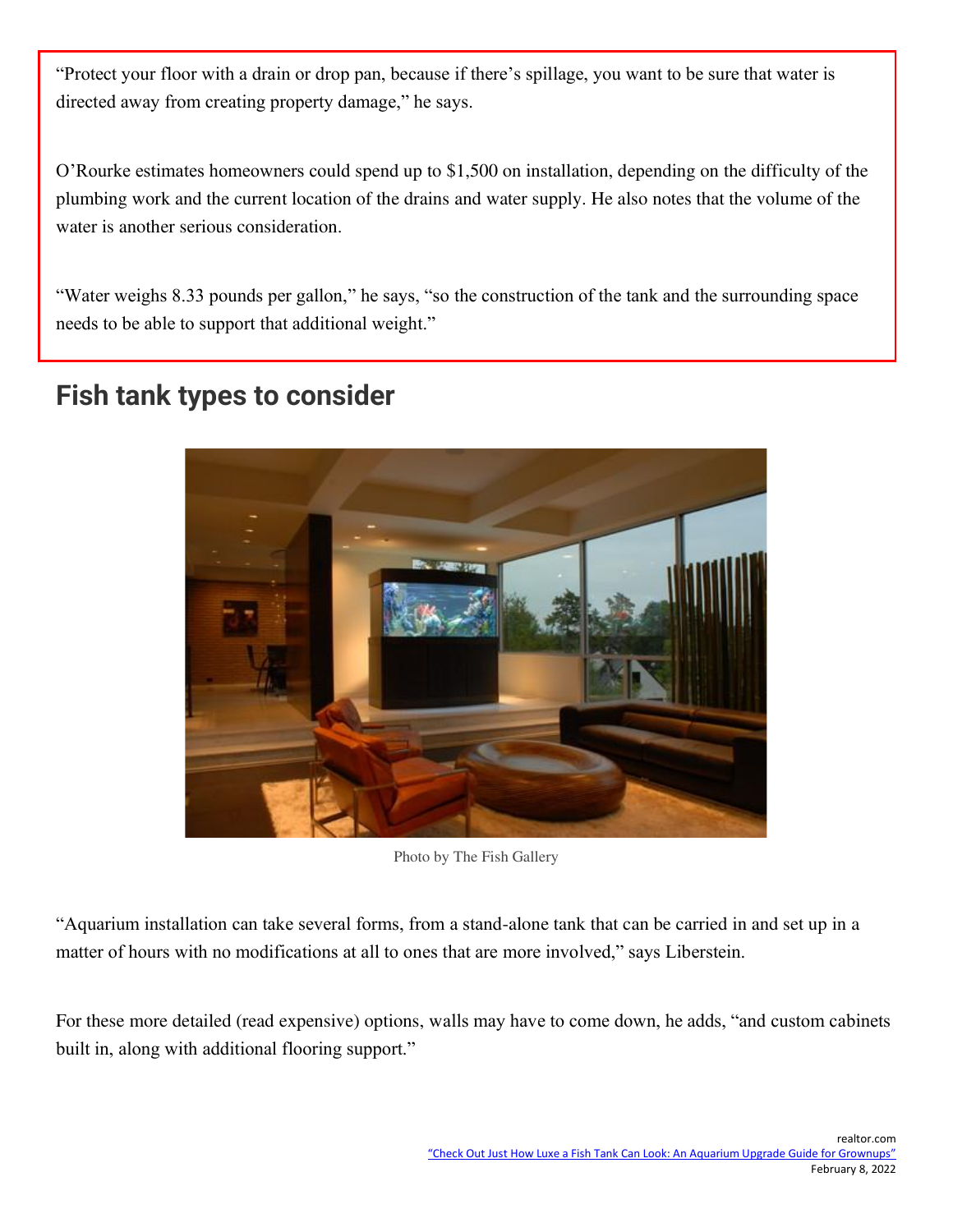For those who live in an apartment, this means getting approval from the owners of the building or the board of a co-op.



# **What size fish tank is best?**

[Photo by Living Color Aquariums](https://www.houzz.com/professionals/design-build-firms/living-color-aquariums-pfvwus-pf~93104141)

You probably imagine that a small tank is easier to maintain than a bigger one. It ain't necessarily so, say the experts.

"It's true that a large aquarium can be more work, but a too-small tank's water, and other conditions, can change negatively very quickly, and that can be difficult for people who are new to the hobby," says Liberstein.

When a tank "goes south," the water may turn yellow, thanks to too much waste or food particles. The No. 1 reason fish fail to thrive is dirty H2O.

Liberstein says your best bet is to "find an aquarium that's in the middle for new owners."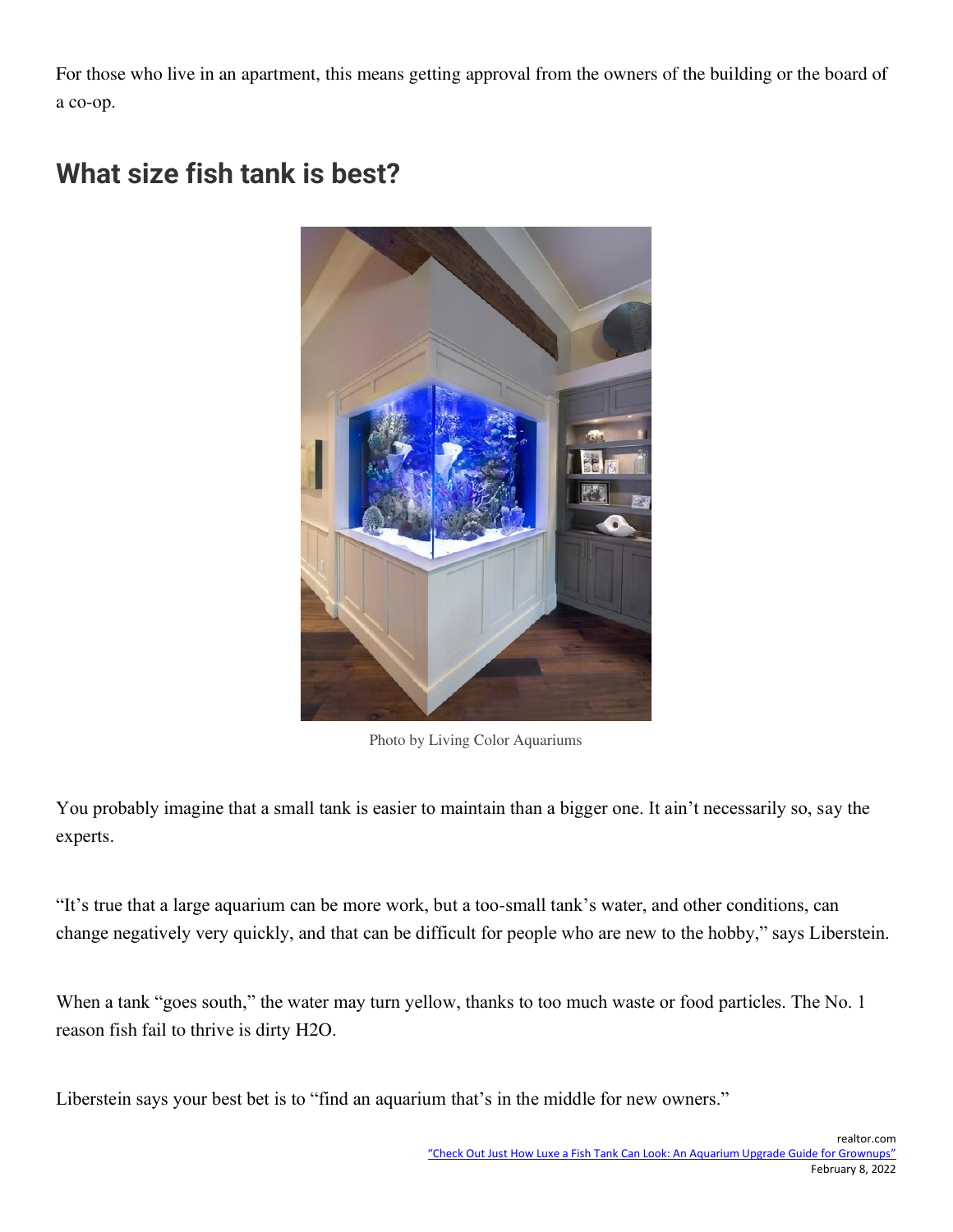### **Tips to tap into your fish sense**



[Photo by Cathleen Curtin Architects LLC](https://www.houzz.com/professionals/interior-designers-and-decorators/cathleen-curtin-architects-llc-pfvwus-pf~1384449430)

It's fine to be a newbie going into the fish game, but at least do some research before you begin.

Park, who can't count how many people have asked him about keeping a clownfish in their freshwater tank (thank you, Nemo), says, "We're here to educate and guide folks on their journey, but we want to make sure you understand what that journey is."

Don't forget about the maintenance end of fish-keeping. Just as your plants need watering on a schedule (lest they perish), your piscine pals also need food and clean, filtered water regularly.

"This is not just a set-it-and-forget-it piece of furniture, but a living entity that needs to be nurtured, so be prepared to get your hands wet," says Park.

Not around enough or don't want to worry about your fish tank's alkalinity and ammonium levels? Park's team (and other fish tank retailers) offer a service that takes care of your tank, top to bottom.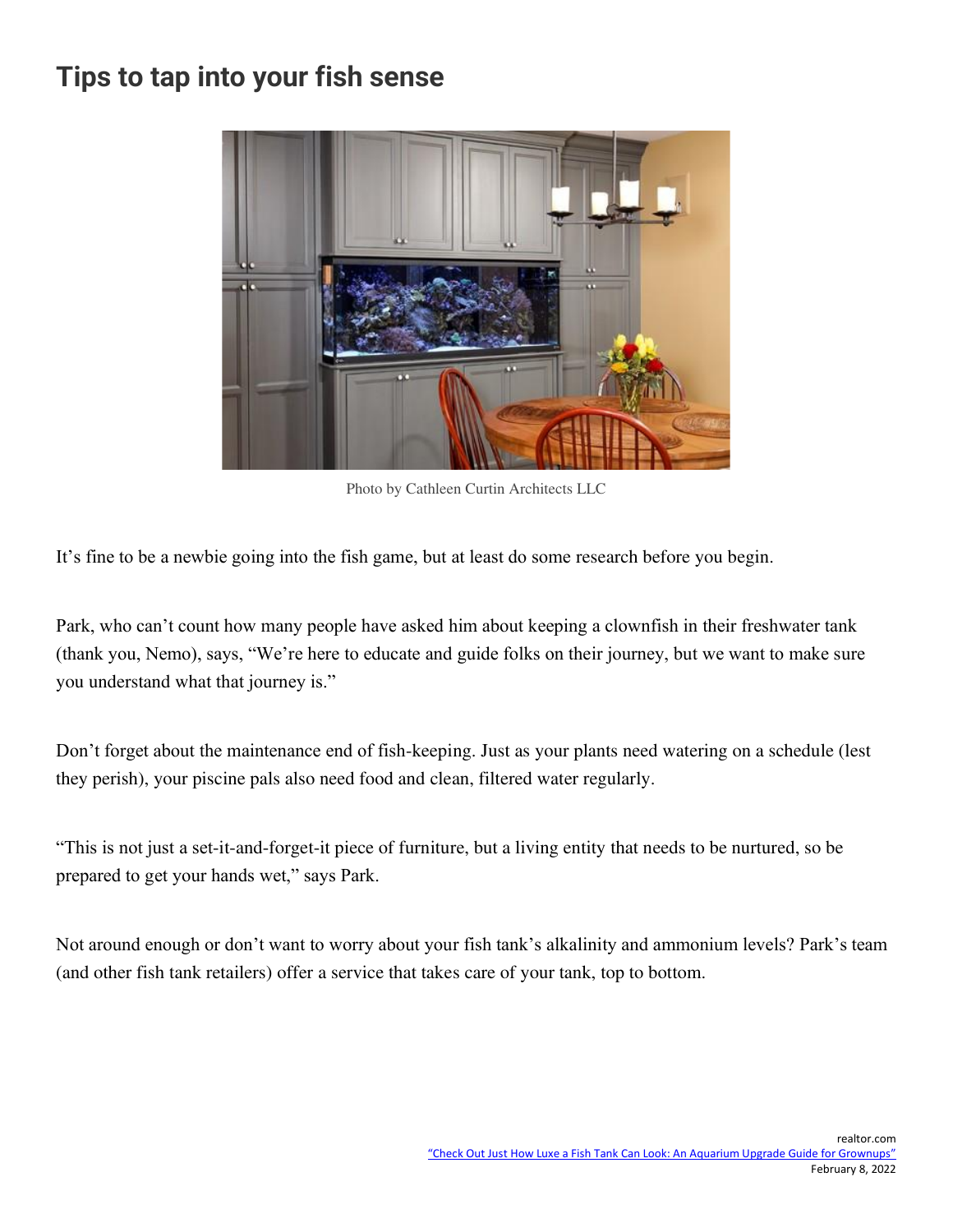

[Photo by The Fish Gallery](https://www.houzz.com/professionals/furniture-and-accessories/the-fish-gallery-pfvwus-pf~377509816)

While demand has shot up of late for huge home aquariums, Park says his business dipped at first during the pandemic and then shot back up again.

Like much of the world, Liberstein is "dealing with supply issues on most items—even on the fish themselves."

Yup, your yellow tang just might be sitting in a shipping container in some backed-up port, waiting to disembark.

## **What's the ROI on luxury aquariums?**

Before adding a high-end aquarium to your home, make sure you're a true fish fan, not a dabbler, since a return on investment in your future isn't likely.

According to **Cedric Stewart**, a real estate agent with [Keller Williams,](https://www.kw.com/agent/UPA-6587385232407367685-7) maintaining a high-end aquarium in the home is not so different from having a pool or outdoor water pond stocked with fish.

Many homebuyers may fear that maintaining one is the equivalent of having a part-time job.